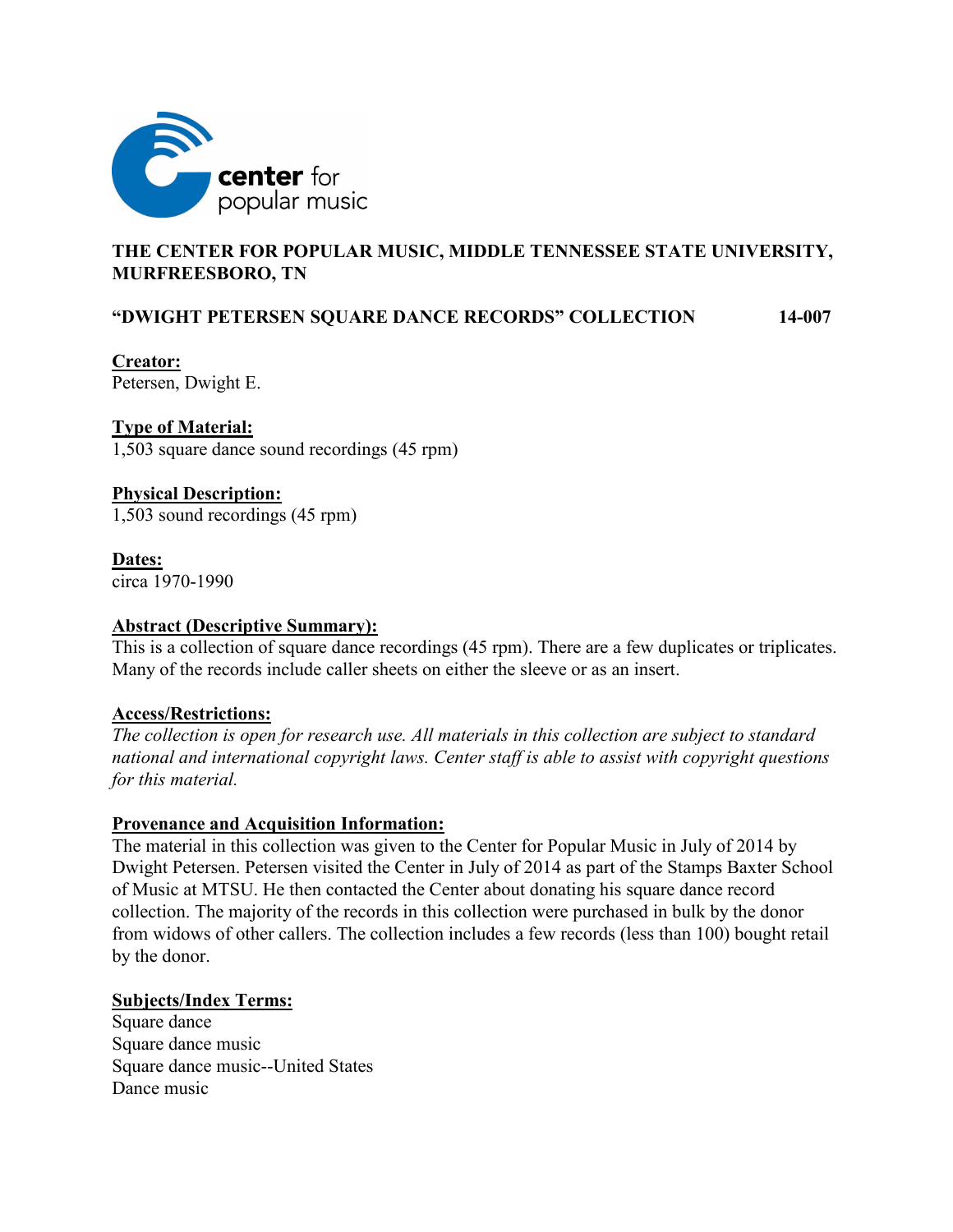# **"DWIGHT PETERSEN SQUARE DANCE RECORDS" COLLECTION 14-007**

## **Agency History/Biographical Sketch:**

Dwight Petersen is from Fredericksburg, Virginia. He was a square dance caller and therefore was able to accrue this collection of 45 rpm records.

### **Scope and Content:**

This collection contains 1,503 (45 rpm) square dance sound recordings. A projected 65% are "singing calls", typically well-known songs modified into a pattern with seven to nine main sections. Seven parts are generally 64 beats in length each, following an abbcbbd pattern (beginning, figure, figure, middle, figure, figure, and close). One side of the record is the caller's recording of the routine. On the other side, only the instrumental is recorded.

30% of the records are traditional tunes used for "patter" calls. Often, these records have a different melody on each side.

The remaining 5% are a variety of records, including line dance records, clogging records, popular records, etc.

The majority of the records in this collection were purchased in bulk by the donor from widows of other callers. The collection includes a few records (less than 100) bought retail by the donor.

| Box $#$        | Description          |  |
|----------------|----------------------|--|
| 1              | 0001-0169*           |  |
| 2              | 0170-0352*           |  |
| 3              | 0353-0499* 0450-0520 |  |
| $\overline{4}$ | 0521-0680            |  |
| 5              | 0681-0834            |  |
| 6              | 0835-0992            |  |
| 7              | 0993-1137            |  |
| 8              | 1138-1289            |  |
| 9              | 1290-1459            |  |
| 10             | 1460-1503            |  |
|                |                      |  |

# **Collection Contents: (Box/stack list):**

\*not alphabetized/numerical by issue number

### **Arrangement:**

Sound recordings (starting at 0450) were processed alphabetically by label and numerically by issue number.

### **Location:**

Collection is housed with other 45rpm sound recordings under the mezzanine.